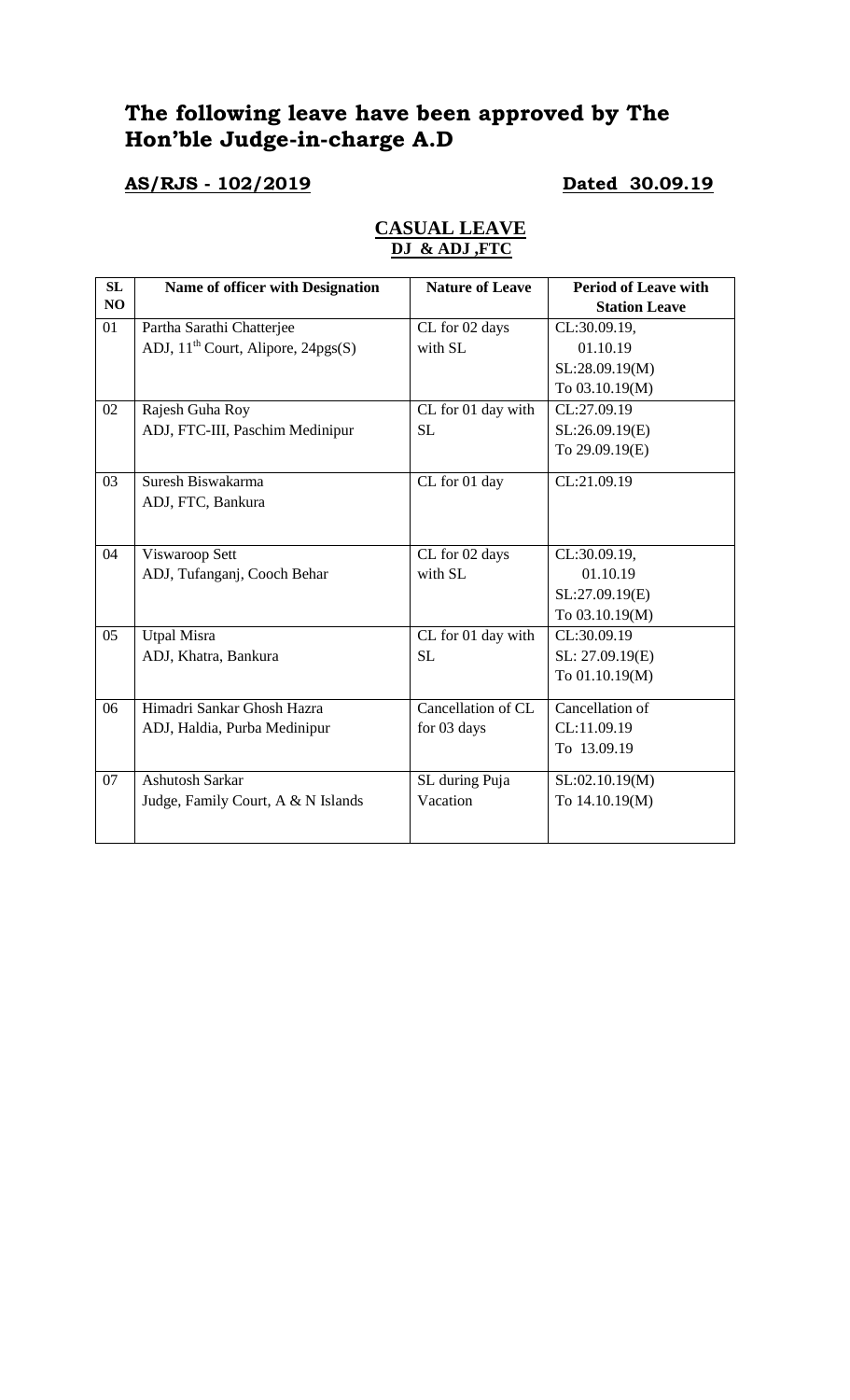| 08 | Ajay Kumar Singh<br>Judge, Spl Court(E.C.Act)-ADJ, Alipore,<br>24pgs(S)   | CL for 02 days                  | CL:23.09.19,<br>24.09.19                                     |
|----|---------------------------------------------------------------------------|---------------------------------|--------------------------------------------------------------|
| 09 | Prabir Kumar Mishra<br>Judge, Bench-VI, City Civil Court                  | CL for 01 day                   | CL:24.09.19                                                  |
| 10 | Ramesh Kumar Pradhan<br>ADJ, 2 <sup>nd</sup> Court, Purulia               | CL for 02 days<br>with SL       | CL:30.10.19,<br>31.10.19<br>SL:03.10.19(E)<br>To 01.11.19(M) |
| 11 | Saugata Chakraborty<br>ADJ, 3r Court, Berhampore, Murshidabad             | CL for 01 day                   | CL:16.09.19                                                  |
| 12 | Subhra Bandyopadhyay<br>ADJ, 1 <sup>st</sup> Court, Jangipur, Murshidabad | CL for 01 day with<br><b>SL</b> | CL:19.09.19<br>SL:18.09.19(E)<br>To 20.09.19(M)              |
| 13 | Samyajit Mukhopadhyay<br>ADJ, 2nd Court, Lalbagh, Murshidabad             | CL for 02 days<br>with SL       | CL:26.09.19,<br>27.09.19<br>SL:25.09.19(E)<br>To 30.09.19(M) |

# Submitted

Sd/

**Registrar (Judicial Service)**